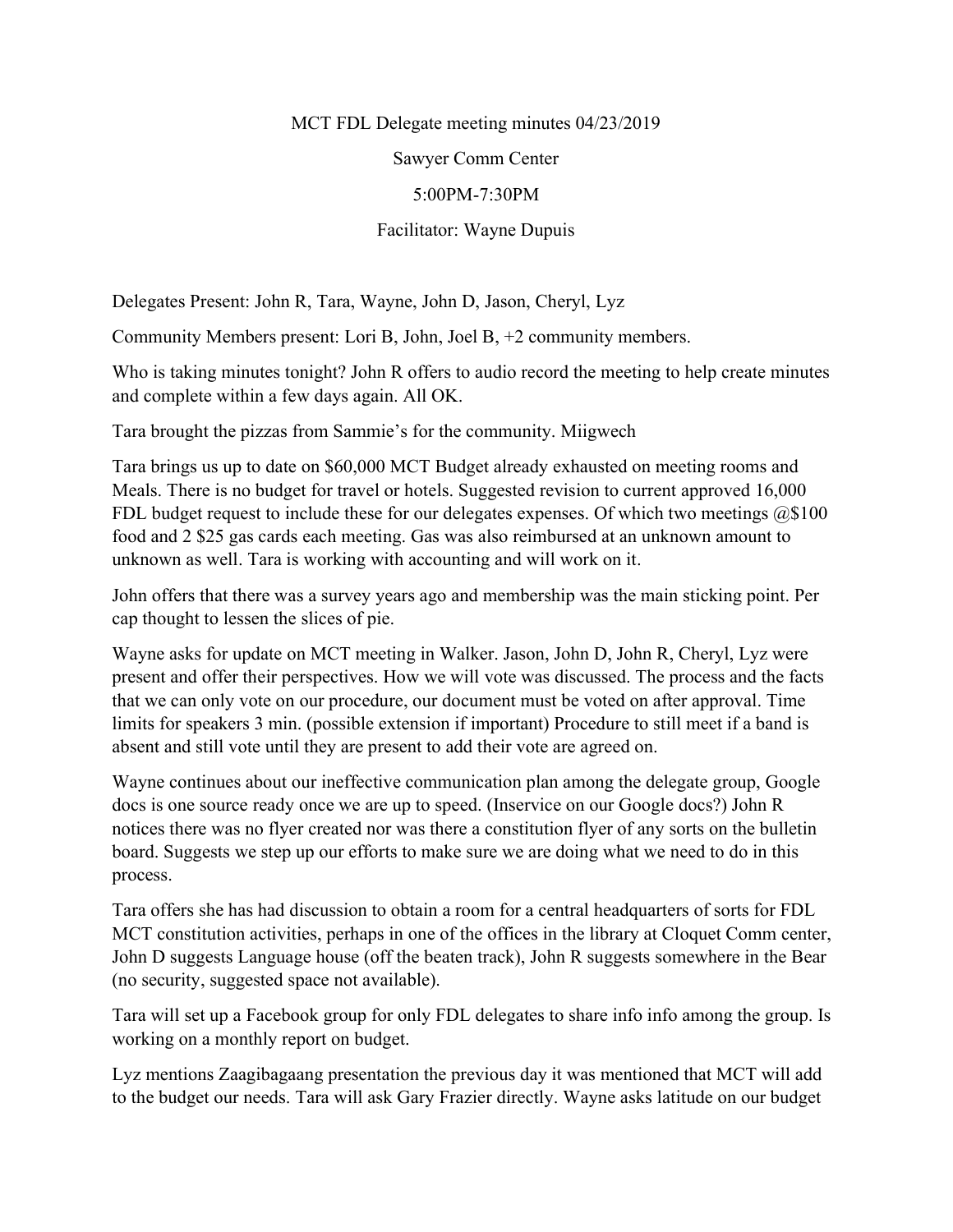for expenses. Specific narratives on requests? Tara says we are loosely defined and have some limited latitude.

Issues on upcoming attendance are discussed with jobs and school and outside demands on our time. Future attendance may be sporadic. We need to get more delegates.

Wayne has specific budget. Will ask for an adjustment for a secretary to the RBC.

Tara brings up what we call ourselves, why call it Minnesota, why limit ourselves and define ourselves like that? Joel: if we change from what we are called in the constitution or treaties we will lose rights Tara: MCT is not in our treaties and Wayne: we define the constitution ourselves. Tara: How do we determine who is enrolled here? Who is federally recognized? Wayne: That ties us to the federal govt. intended to eliminate us. Joel: White Earth opened to allow descendants. Lyz: They are enrolled as Descendants with less than ¼ enrolled status in MCT.

Jason: study how South Dakota Sisseton and Upper Sioux cross blood and to see how they do. Wayne: Turtle Mountain accepts any native blood. Joel agrees natives are related and need to be preserved. Education for the people is key.

John shares origin of why we are called Chippewa. Linguistics of Ojibwe, Otchipwe, O'chipewe, Ojibway, etc. Miigwech

Tara: from her community questions, Enrollment, Boundaries, Bigger picture, what do we want out of this? If we stick with MCT we should give individual powers to each band.

Wayne: Our treaties have been taken over and what we envisioned back then that we could always hunt and harvest our lands. Corporations took more than we offered. We are losing them when we are meant to grow.

White Earth is largely FDL due to removal policies of the times.

MCT corporation benefits: health care funding.

Tara, we need to do more than change some words. The document won't work for us if we tweak it. Agreed.

Lyz: We need to step it backward as we are not at the point to implement all the changes we need. We need a realistic starting point. We can't change the word Chippewa etc…

John R, shares we are trying to make changes to affect 100 years when science says we may not have 10. As Anishinaabe, our ancestors didn't need electricity, engines, cars, airplanes, all the artificial we are completely surrounded by, and we now see it is killing us all. We need to heed the words from a first contact story: Night Flying Women where the Grandmother and Elders warned that chimookomon was coming and would bring, good and bad. Stay who we are and accept only the good was the consensus among the Elders. IMO… We failed by accepting Booze and killing our animal brothers for \$... Since then it is predominantly, bad now. We need to go back and trace our steps. ELIMINATE the bad. Assert OUR plenary sovereign power… Peacefully assert what we need. For things to have a chance to continue in any sort of a good way.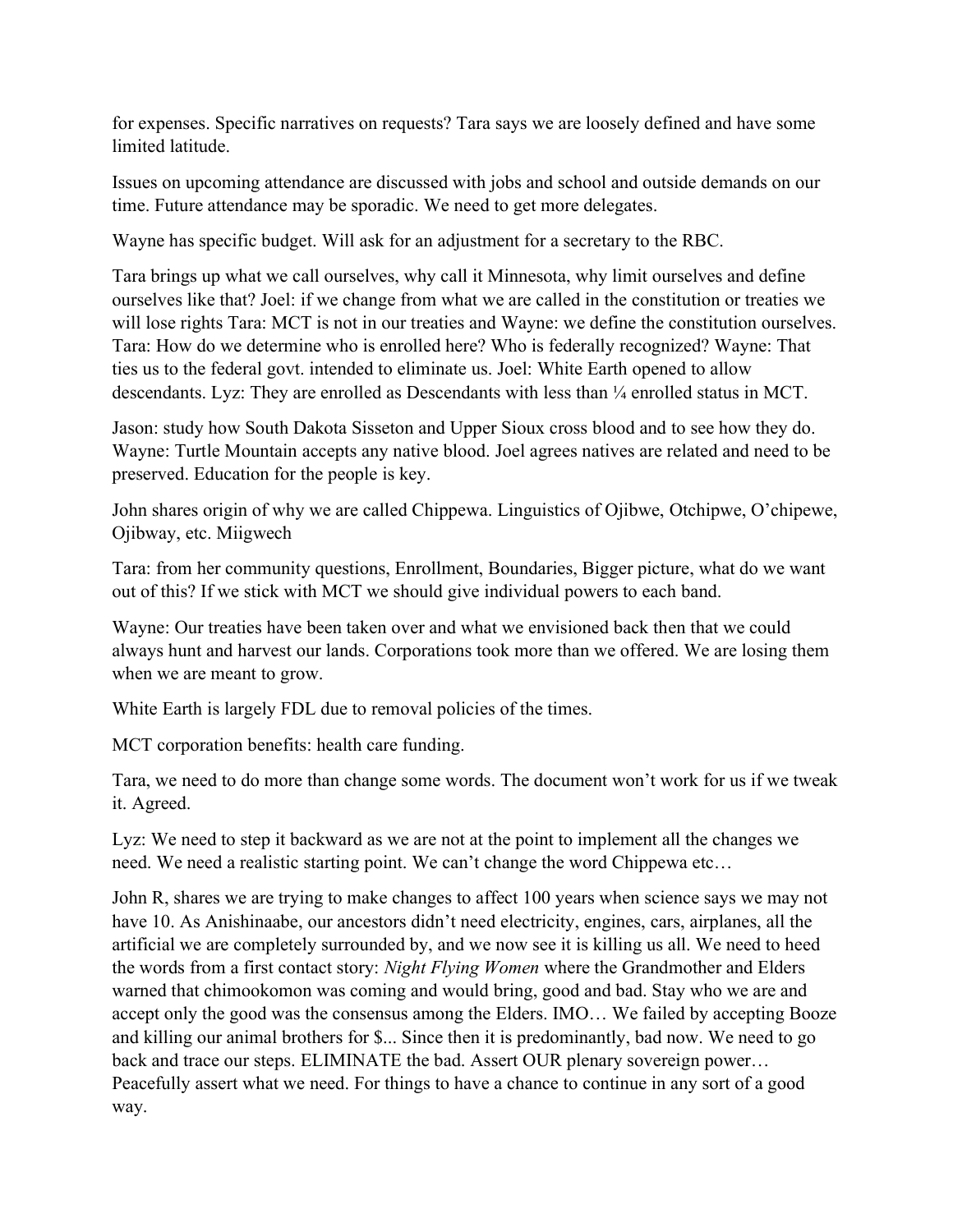Lori: We need to involve our children in the culture early and often. John D: Will continue being a good example to the children. Jason: School shouldn't be boring for kids at 10 years old. Tara: Ojibwe school is doing well.

Enrollment question Is there any tribes who request you live on the res to be enrolled?

Yes. Some require 7 years and 100 community signatures, Many different forms of exclusion…

Check out Brothers facebook group Dakota Kinship. Karl Lees, Devin Knight. Both Leech Lakers.

John: How many experienced alienation for being Indian from town? City Indian? Enrollment complicates that for many. Many don't know lineage because they were shamed into not admitting status to their kids. Discussion follows on various enrollment issues.

Wayne: we need to look out for who is to come.

Blood quantum was not used on any other group, Jewish, Asian, Blacks, just us.

Racism discussion follows. Pots of boiling frogs…

Next meeting. Cloquet May 7, 2019 5-7:30

Lyz, What is our ideal dream vision? Write some things down. Tara: Technology is here to stay. Shinobs in Space even. Wayne: A. I.? ... Smoke pours out of John R's ears at this point..  $\circled{c}$ 

John R asks for floor 3 minutes and reads from an excerpt of the Anishinaabe seventh fire prophecy, section SEVEN. Choose the right road. It's here now and this says what we have to do. We have to stress this to the people It is US it is NOW. We need to wake our Elders. We need to go back. Yields floor.

Lyz: There is a growing sharing of information and the people know who they are already.

Wayne we need world recognition. U.N.D.R.I.P. for starters.

1887 Allotment Act, Dawes, other genocidal acts discussed. Lyz: Competency requirements to be in white world. Tax forfeiture thievery,  $1<sup>st</sup>$  they test the waters then spring the traps. No borders until treaties. Still occurring.

Recording device is moved from table to be plugged in.. sound is quiet and not all comments are heard clearly after this.. apologies.)

Who is in office. What are they doing? Don't just vote for family. Friends. Vote prosperous ideas for the people. Win the Elders.

Water and land rights must be addressed. Dead and down issues. Gathering rights addressed. Rights of trespass. Logging and OIL. Tribal ID issues. Hunting issues. MMIW,

John R suggests we adjourn, Jason seconds. all laugh and sound is good again for a few minutes. LOL. ALL RISE discussed. Wayne asks we all talk to 3 people re: constitution. Only audible